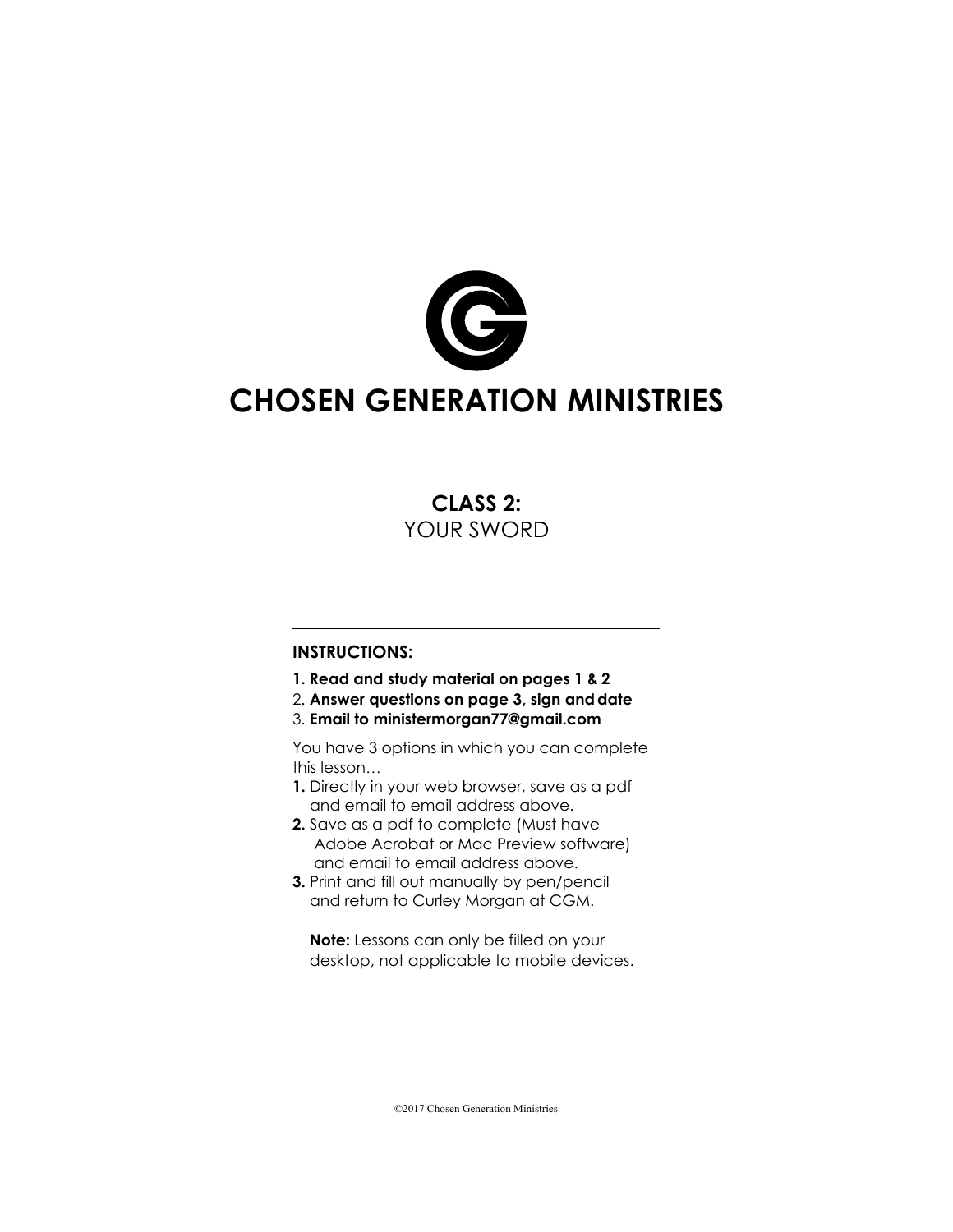# **CLASS TWO - YOUR SWORD**

This Book of the Law shall not depart from your mouth, but you shall read [and meditate on] it day and night, so that you may be careful to do [everything] in accordance with all that is written in it; for then you will make your way prosperous, and then you will be successful. *Joshua 1:8 Amplified Bible (AMP)*

# **DIFFERENT TYPES OF READERS**

- Those who never read
- Those who read sparingly
- Those who read selectively
- Those who read defensively
- Those who read regularly *Acts 8:27-34; 17:10-12*

### *Acts 17:10-12 New International Version (NIV)*

<sup>10</sup> As soon as it was night, the believers sent Paul and Silas away to Berea. On arriving there, they went to the Jewish synagogue. 11 Now the Berean Jews were of more noble character than those in Thessalonica, for they received the message with great eagerness and examined the Scriptures every day to see if what Paul said was true. 12 As a result, many of them believed, as did also a number of prominent Greek women.

# **WHAT KIND OF READER ARE YOU?**

# **THE IMPORTANCE OF GOOD READING**

**1 TO BE BLESSED** – *Psalms 1:31-3; Revelation 1:3* 

### *Revelation 1:3 Amplified Bible (AMP)*

<sup>3</sup> Blessed (happy, prosperous, to be admired) is he who reads and those who hear the words of the prophecy, and who keep the things which are written in it [heeding them and taking them to heart]; for the time [of fulfillment] is near.

#### **2 TO GAIN UNDERSTANDING** – *Ephesians 3:3-5; 2 Timothy 3:14-17 2 Timothy 3:14-15 Amplified Bible (AMP)*

 $14$  But as for you, continue in the things that you have learned and of which you are convinced [holding tightly to the truths], knowing from whom you learned them, <sup>15</sup> and how from childhood you have known the sacred writings (Hebrew Scriptures) which are able to give you the wisdom that leads to salvation through faith which is in Christ Jesus [surrendering your entire self to Him and having absolute confidence in His wisdom, power and goodness].

### **3 TO BE CHALLENGED** – *Hebrews 4:12; 1 Thessalonians 2:13; 1 Peter 1:23 Hebrews 4:12 Amplified Bible (AMP)*

 $12$  For the word of God is living and active and full of power [making it operative, energizing, and effective]. It is sharper than any two-edged sword, penetrating as far as the division of the soul and spirit [the completeness of a person], and of both joints and marrow [the deepest parts of our nature], exposing and judging the very thoughts and intentions of the heart.

### *1 Thessalonians 2:13 New International Version (NIV)*

<sup>13</sup> And we also thank God continually because, when you received the word of God, which you heard from us, you accepted it not as a human word, but as it actually is, the word of God, which is indeed at work in you who believe.

# **4 TO GROW IN HOPE** – *Romans 15:4; 1 Peter 1:13*

#### *Romans 15:4 Amplified Bible (AMP)*

<sup>4</sup> For whatever was written in earlier times was written for our instruction, so that through endurance and the encouragement of the Scriptures, we might have hope and overflow with confidence in His promises.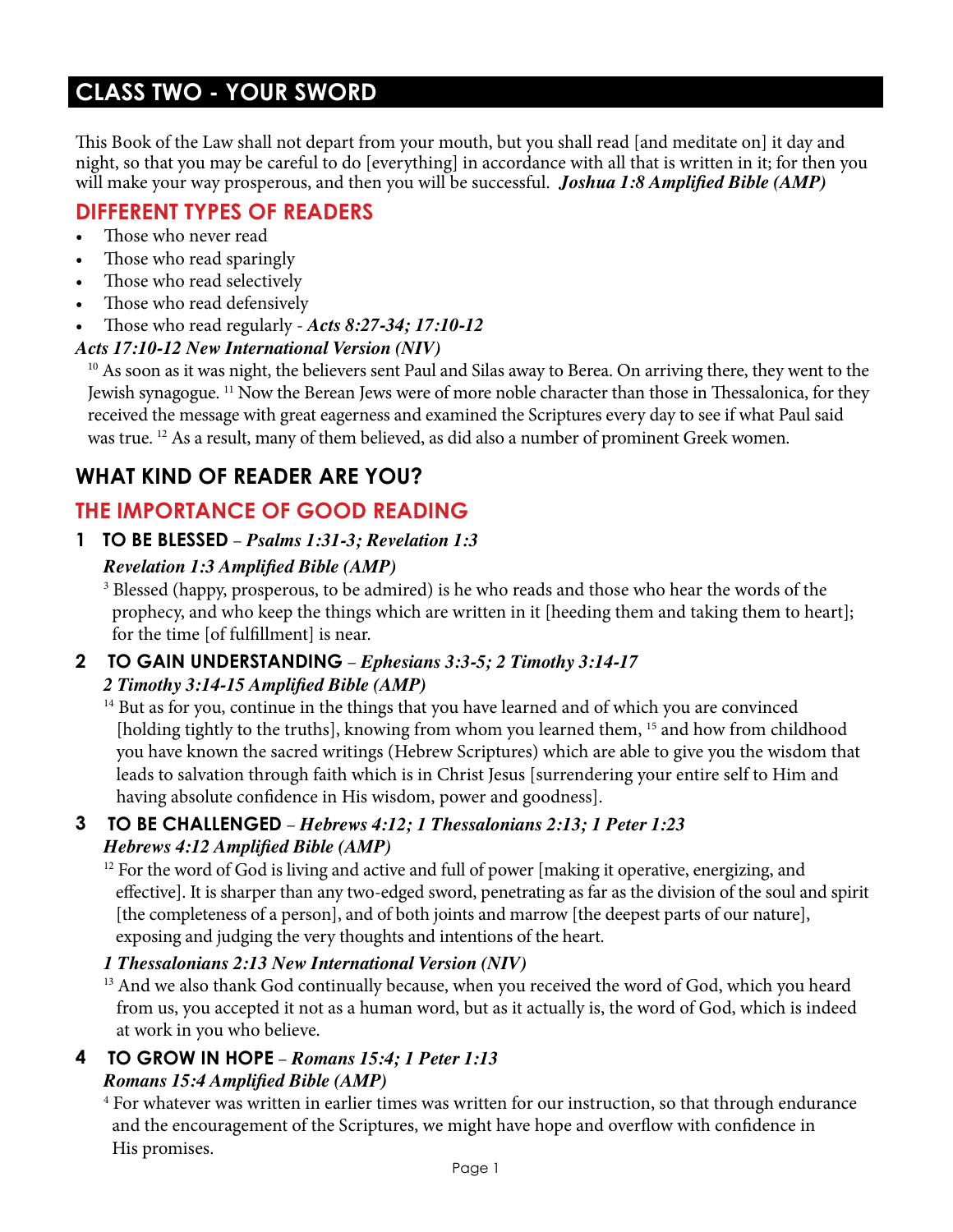# **CLASS TWO - YOUR SWORD** *(Continued)*

### **STEPS TO BETTER READING**

### **1 READ REGULARLY** – *Deuteronomy 17:18-19; 1 Timothy 4:13 1 Timothy 4:13 New Living Translation (NLT)*

<sup>12</sup> Until I get there, focus on reading the Scriptures to the church, encouraging the believers, and teaching them.

### **2 READ DEVOTIONALLY** – *Psalms 119:18, 10; 1 Peter 2:2*

### *1 Peter 2:2 Amplified Bible (AMP)*

 $^2$  like newborn babies [you should] long for the pure milk of the word, so that by it you may be nurtured and grow in respect to salvation [its ultimate fulfillment],

### **3 READ WITH INTENT** – *Ezra 7:10; James 1:21-25*

### *James 1:21-25 New International Version (NIV)*

 $2$  Therefore, get rid of all moral filth and the evil that is so prevalent and humbly accept the word planted in you, which can save you. 22 Do not merely listen to the word, and so deceive yourselves. Do what it says. <sup>23</sup> Anyone who listens to the word but does not do what it says is like someone who looks at his face in a mirror<sup>24</sup> and, after looking at himself, goes away and immediately forgets what he looks like.

 $25$  But whoever looks intently into the perfect law that gives freedom, and continues in it not forgetting what they have heard, but doing it—they will be blessed in what they do.

# **4 READ AND HIGHLIGHT**

# **5 READ ALOUD TO YOURSELF**

### **WHY DO YOU NEED A SPIRITUAL FAMILY?**

### **1 You need healthy relationships.**

"Two are better than one, because they have a good return for their work: If one falls down, his friend can help him up. But pity the one who falls and has no one to help him up!" *Ecclesiastes 4:9-10*

- **2 You need a place where you can use your gifts.** "Do not neglect the gift that is in you, which was given to you ..." *1 Timothy 4:14*
- **3 You need a place where you can grow.**

"They joined with the other believers and devoted themselves to the apostles' teaching and fellowship, sharing in the breaking of bread and prayer." *Acts 2:42*

### **4 You need to belong to something bigger than yourself.**

"Just as each of us has one body with many members, and these members do not all have the same function, so in Christ we who are many form one body, and each member belongs to all the others." *Romans 12:4-5*

"Let us not give up meeting together, as some are in the habit of doing, but let us encourage one another…" *Hebrews 10:25*